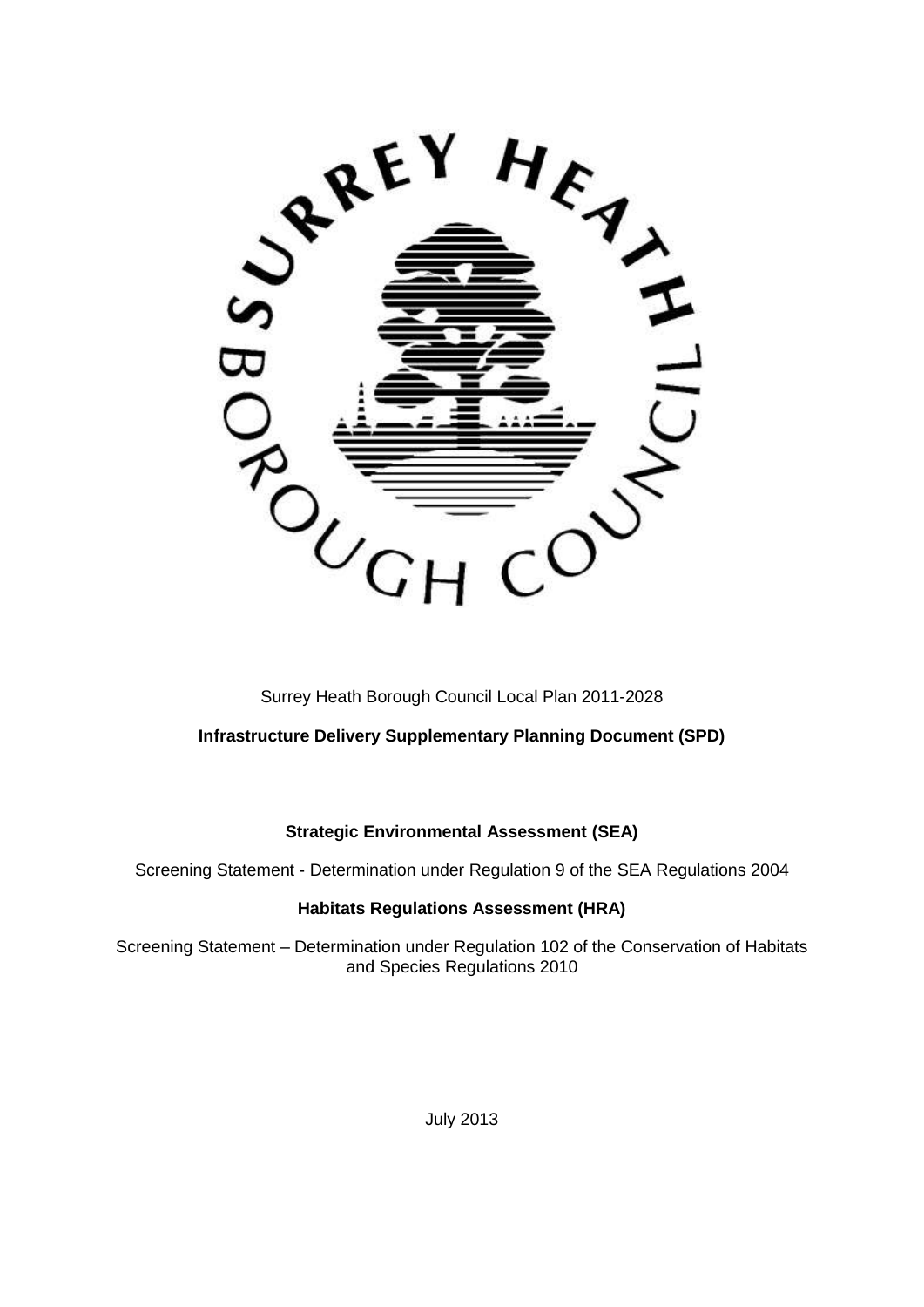#### **Introduction**

- 1.1. This statement sets out the Council's determination under Regulation 9 (1) of the Environmental Assessment of Plans and Programmes Regulations 2004 on whether or not a Strategic Environmental Assessment is required for an Infrastructure Delivery Supplementary Planning Document (SPD). This statement also sets out the Borough Councils determination as to whether Appropriate Assessment is required under Regulation 102 of the Conservation of Habitats & Species Regulations 2010.
- 1.2. Under the requirements of the European Union Directive 2001/42/EC (Strategic Environmental Assessment (SEA) Directive)) and Environmental Assessment of Plans and Programmes Regulations (2004) specific types of plans that set the framework for the future development consent of projects or which require Appropriate Assessment must be subject to an environmental assessment.
- 1.3. There are exceptions to this requirement for plans that determine the use of a small area at a local level and for minor modifications if it has been determined that the plan is unlikely to have significant environmental effects.
- 1.4. In accordance with the provisions of the SEA Directive and the Environmental Assessment of Plans and Programmes Regulations (2004) (Regulation 9 (1)), the Borough Council must determine if a plan requires an environmental assessment. In accordance with Article 6 of the Habitats Directive (92/43/EEC) and Regulation 102 of the Conservation of Habitats & Species Regulations 2010 the Borough Council must determine if a plan requires Appropriate Assessment.

#### **Background to the Infrastructure Delivery SPD**

- 1.5 The ability of Local Authority's to raise financial contributions from development towards infrastructure in their areas is currently through legal agreements according with Section 106 of the Town & Country Planning Act 1990. This will, in the majority of cases, be replaced by a Community Infrastructure Levy (CIL) by April 2014.
- 1.6 Section 106 (S106) planning obligations form part of legal agreements where developers agree to pay certain contributions towards the provision of infrastructure which are required to support their development. S106 obligations are usually specific both to the amount of contribution agreed and on what infrastructure the contribution will fund. The obligations are negotiable prior to being included in the legal agreement and legally binding thereafter (subject to appeal).
- 1.7 Contributions raised through CIL however are non-negotiable and are not specific to certain items of infrastructure. As such, CIL funds are placed into a single fund which then pays for different infrastructure projects identified by the Borough Council. The Borough Council is proposing to implement a CIL charging schedule in 2014 and from that point onwards (or April 2014 whichever is the sooner) restrictions on the use of planning obligations will come into force.
- 1.8 The whole of the Borough of Surrey Heath lies within 5km of the Thames Basin Heaths Special Protection Area (SPA), an area of heathland designated for its international nature conservation importance. Since 2005 advice from Natural England is that all net additional dwellings within 5km of the SPA will, in-combination with other net residential development, lead to adverse impact through an increase in recreational activity and urbanisation.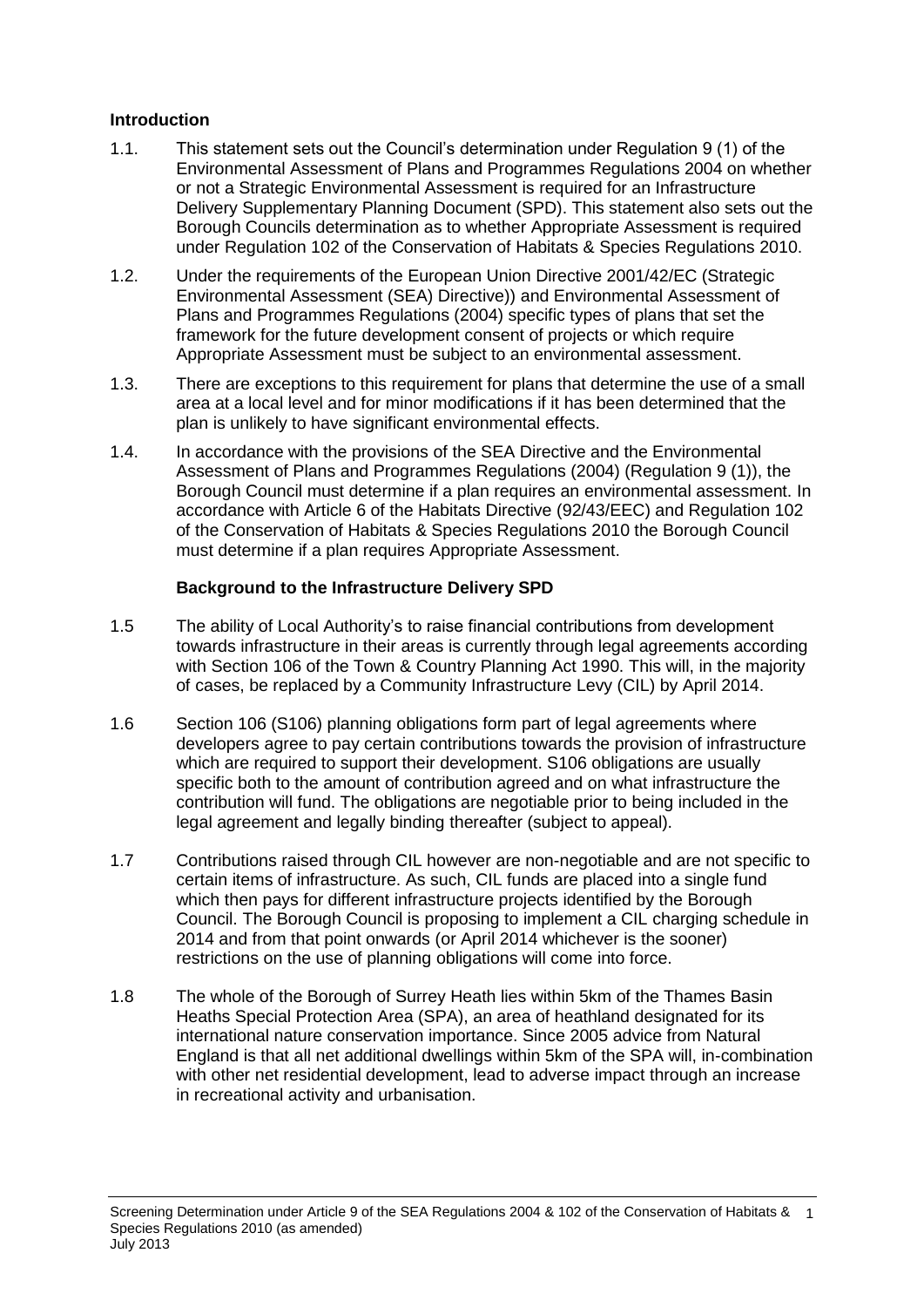- 1.9 Working in partnership with Natural England and other affected local authorities the Borough Council has agreed to the Thames Basin Heaths Joint Delivery Framework which includes measures to avoid adverse impacts in the form of Suitable Alternative Natural Greenspace (SANG) as well as access management and monitoring. SANG are alternative areas of publicly accessible land which can be used for general recreation instead of the SPA. The current method of securing avoidance measures is for developers to fund SANG through the use of S106 obligations. As such, this approach ensures that any funds raised through a S106 obligation toward SANG are spent by the Borough Council on SANG i.e. delivery of avoidance is certain.
- 1.10 To meet its obligations under the Conservation of Habitats & Species Regulations 2010, the Borough Council needs to ensure that funding toward SANG will be secured from development when applying CIL. Under CIL, the S106 planning obligation mechanism can no longer be applied (subject to a few exceptions) and therefore the Borough Council has to ensure that another mechanism is in place by the time CIL is implemented to allow continual delivery of new housing. Therefore the Borough Council has determined that the most appropriate mechanism to secure SANG funding from CIL is through a Supplementary Planning Document.
- 1.11 The Infrastructure Delivery SPD will therefore set out how the Borough Council intends to prioritise infrastructure funding secured through CIL as well as other funding sources taking into account the requirement to deliver SANG as SPA avoidance. The SPD will consider the Borough Council's priorities to a range of infrastructure including SPA avoidance (SANG) as well as local (education, local highways, equipped playspace, etc...) and strategic infrastructure (Motorway junctions, flood defences). The SPD will be an adopted Borough Council policy and is a material consideration in determining planning applications. The geographic scope of the SPD covers the whole of the Borough of Surrey Heath which is some 9,507ha.
- 1.12 The Infrastructure Delivery SPD should be in conformity and be guided by the spatial strategy and strategic policies of the adopted Core Strategy & Development Management Policies DPD. Several Core Strategy & Development Management Policies are relevant to the Infrastructure Delivery SPD namely Policy CP3, CP12, CP13 and CP14B.

# **Sustainability Appraisal**

- 1.13 Under separate legislation (the Planning and Compulsory Purchase Act 2004 and associated Regulations), the Council is required to carry out a Sustainability Appraisal (SA) for all Development Plan Documents. This considers the social and economic impacts of a plan as well as the environmental impacts.
- 1.14 In accordance with current Regulations (Town & Country Planning (Local Development)(England) Regulations 2012) SA is required for Development Plan Documents (DPD) but not other lower level documents. Therefore Sustainability Appraisal is not required for Supplementary Planning Documents (SPD).

# **Habitats Regulations Assessment (HRA) – Screening**

1.15 The need to undertake an Appropriate Assessment as part of an HRA is set out within the EC Habitats Directive 92/43/EEC and transposed into British Law by Regulation 102 of the Conservation of Habitats and Species Regulations 2010. The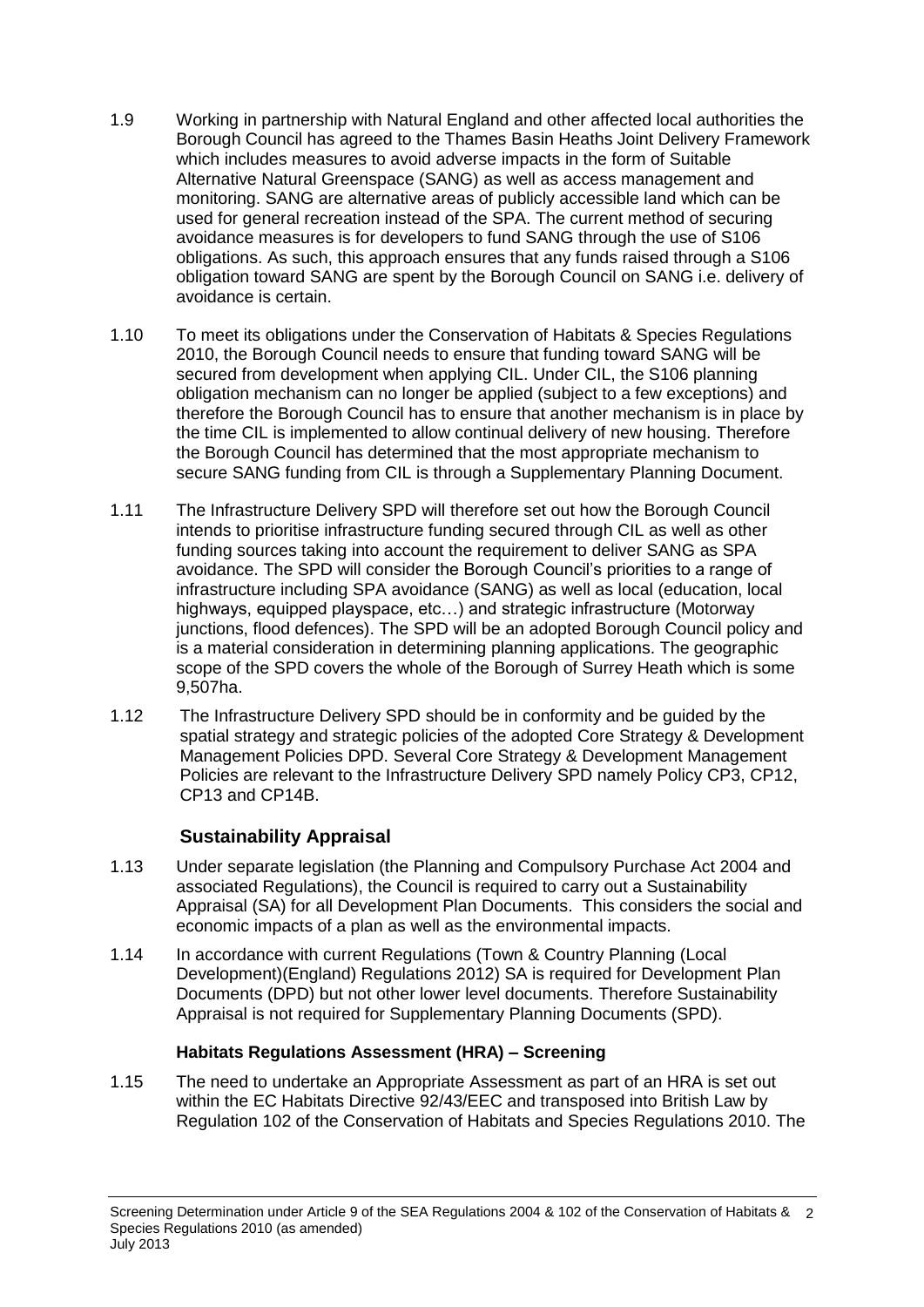Appropriate Assessment stage of HRA is only required should the preliminary screening assessment not be able to rule out likely significant effect.

1.16 The Directive states that any plan or project not connected to or necessary for a sites management, but likely to have significant effects thereon shall be subject to appropriate assessment. There are four distinct stages in HRA namely: -

**Step 1**: Screening – Identification of likely impacts on a European site either alone or in combination with other plans/projects and consideration of whether these are significant. This can include the consideration of avoidance measures.

**Step 2**: Appropriate Assessment – consideration of the impact on the integrity of the European Site whether alone or in combination with other plans or projects with respect to the sites structure, function and conservation objectives. Where there are significant effects, step 2 should consider potential mitigation measures.

**Step 3**: Assessment of Alternative Solutions – Assessing alternative ways of achieving the objectives of the plan/project which avoid impacts; and

**Step 4**: Assessment of Compensatory Measures – Identification of compensatory measures should impact not be avoided and no alternative solutions exist and an assessment of imperative reasons of overriding public interest (IROPI) deems that a project should proceed.

1.17 Should screening reveal that significant effects are likely or effect cannot be discounted because of uncertainty, then it is necessary to move onto step 2: Appropriate Assessment. If step 2 cannot rule out significant effect even with mitigation, then the process moves onto step 3 and finally step 4 if no alternative solutions arise.

## **Step 1 - Screening**

1.18 There are four stages to consider in a screening exercise: -

Stage 1: Determining whether the plan/project is directly connected with or necessary to the management of the site;

Stage 2: Describing the plan/project and description of other plan/projects that have the potential for in-combination impacts;

Stage 3: Identifying potential effects on the European site(s); and

Stage 4: Assessing the significance of any effects

*Stage 1*

1.19 It can be determined that the Infrastructure Delivery SPD is not directly connected with or necessary to the management of the site.

Stage 2

1.20 Information about the SPD can be found in paragraphs 1.5 – 1.12. Table 1-1 lists those other plans and projects, which may have in-combination impacts.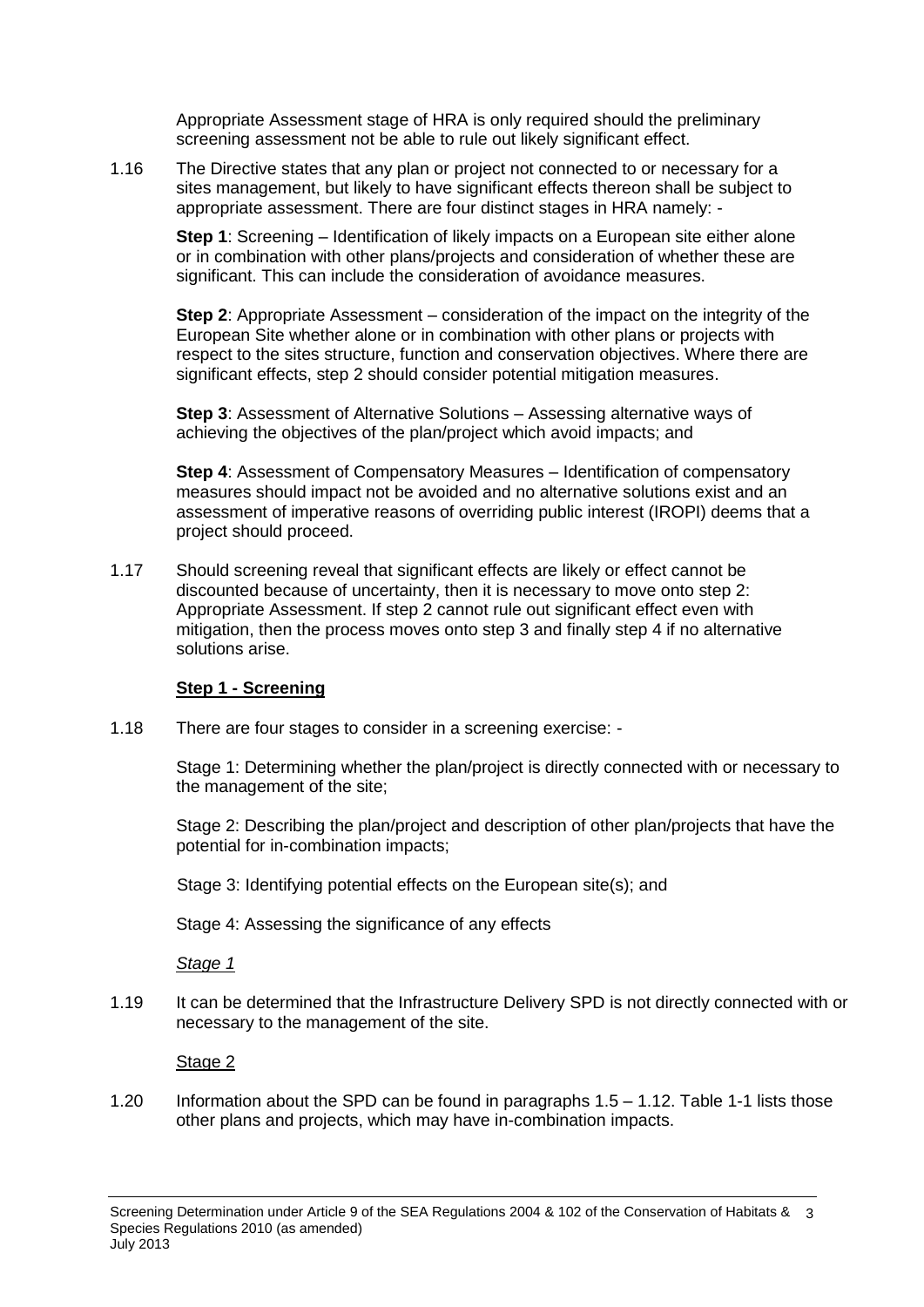#### **Table 1-1: Other Plans/Projects**

| <b>Plan/Project</b> | National Planning Policy Framework (2012): High level national planning policy covering topics such as housing,<br>economy, employment, retail as well as biodiversity, flood risk and heritage.                                                                                                                                                                                                                                                                                  |
|---------------------|-----------------------------------------------------------------------------------------------------------------------------------------------------------------------------------------------------------------------------------------------------------------------------------------------------------------------------------------------------------------------------------------------------------------------------------------------------------------------------------|
|                     | South East Plan 2009: Saved Policy NRM6 sets out protection for the Thames Basin Heaths SPA.                                                                                                                                                                                                                                                                                                                                                                                      |
|                     | Surrey Heath Core Strategy & Development Management Policies DPD 2012: Sets housing target for the Borough to<br>2028 of 3,240 net additional dwellings and policies for the protection of European sites.                                                                                                                                                                                                                                                                        |
|                     | Other Local Authority Local Plans within 5km or adjoining Thames Basin Heaths SPA and/or Thursley, Ash,<br>Pirbright & Chobham Common SAC. Housing target for areas around SPA and SAC set at 132,560 in the revoked<br>South East Plan. Whilst these figures are revoked, they serve as guide until Local Plans have been fully established post<br>revocation.                                                                                                                  |
|                     | Large Scale Projects within 7km or adjoining the Thames Basin Heaths SPA or Thursley, Ash, Pirbright &<br>Chobham Common SAC: Large scale projects within 7km are listed in Table 1-2 however housing numbers associated<br>with these are subsumed in the consideration of Other Local Authority Local Plans.                                                                                                                                                                    |
|                     | Surrey Heath, Thames Basin Heaths Special Protection Area SPD 2012: Sets out general guidance on the Borough<br>Council's approach to avoiding likely significant effect on the Thames Basin Heaths SPD.                                                                                                                                                                                                                                                                          |
|                     | Thames Basin Heaths Joint Delivery Framework 2009: Sets out the agreed Framework regarding the approach and<br>standards for avoiding significant effects on the Thames Basin Heaths SPA.                                                                                                                                                                                                                                                                                         |
|                     | Environment Agency, Thames River Basin Management Plan (2009): Sets out actions to improve water quality within<br>the Thames Catchment and its tributaries. RBMP identifies Addlestone Bourne & Hale/Mill Bourne, both of which run<br>through the east of the Borough as in moderate status to improve to good ecological and chemical status by 2027. The<br>Blackwater in the west of the Borough identified in moderate status with aim to improve to 'good' status by 2027. |
|                     | Environment Agency, Thames Catchment Flood Management Plan (2009): Aim is to promote more sustainable<br>approaches to managing flood risk. Will be delivered through a combination of different approaches.                                                                                                                                                                                                                                                                      |
|                     | Environment Agency, River Wey Catchment Abstraction Management Strategy (2008): Shown as no water<br>available for abstraction (unit 6) with groundwater shown as over licensed.                                                                                                                                                                                                                                                                                                  |
|                     | Environment Agency, River Loddon Catchment Abstraction Management Strategy (2008): identifies the west of<br>Surrey Heath classified as having 'water available', but groundwater 'over licensed and over abstracted'.                                                                                                                                                                                                                                                            |
|                     | Environment Agency, Water Resources Strategy: Regional Action Plan for Thames Region (2009): Key priorities                                                                                                                                                                                                                                                                                                                                                                       |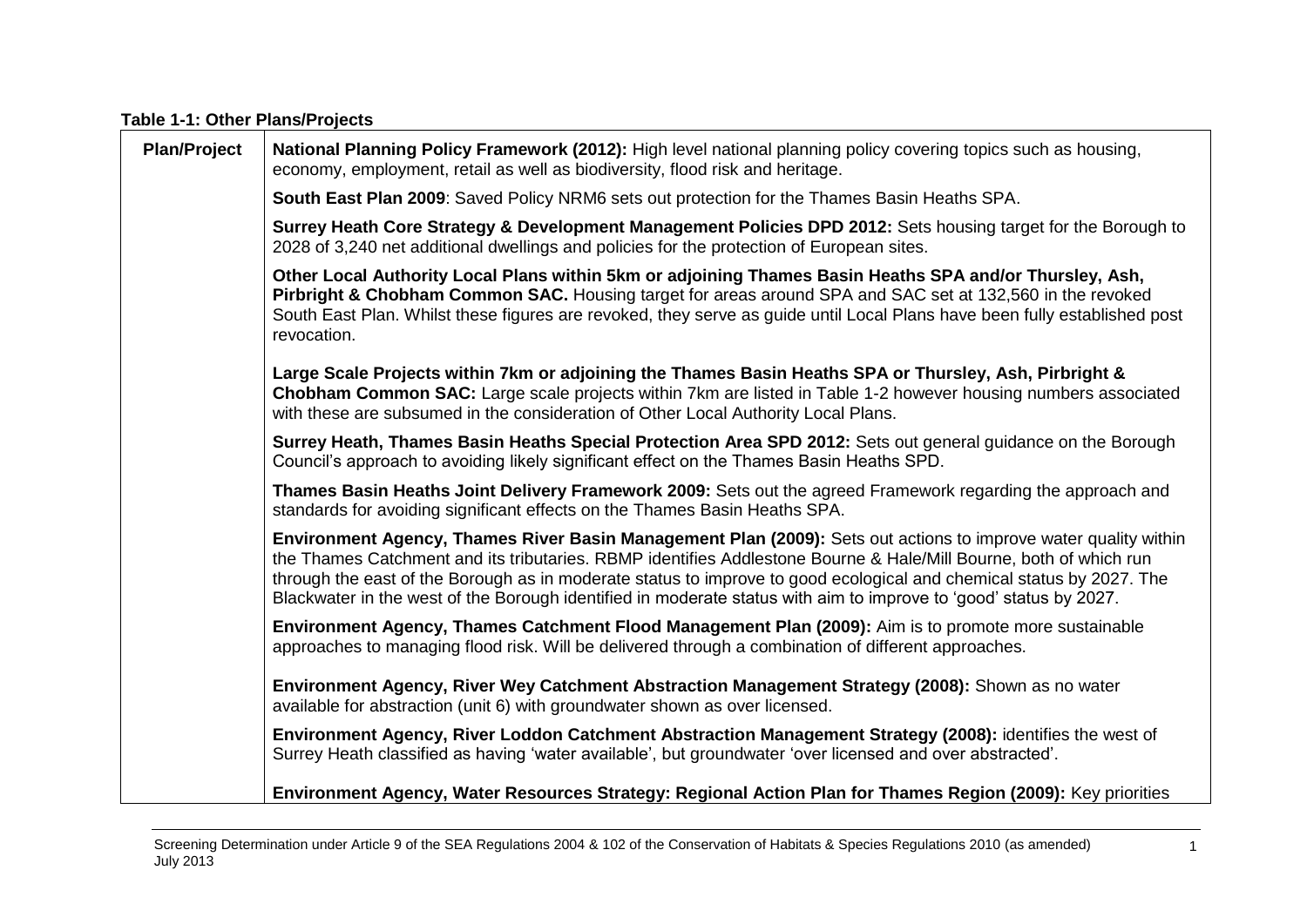| for Thames region include ensuring sufficient water resources are available, making water available in over abstracted<br>catchments and reducing demand.                                                                                                          |
|--------------------------------------------------------------------------------------------------------------------------------------------------------------------------------------------------------------------------------------------------------------------|
| South East Water, Water Resource Management Plan (2010): Identifies the west of Surrey Heath within resource<br>zone 4, which is expected to remain in surplus up to 2035 albeit by transferring water from resource zone 5 and planning<br>for additional supply. |
| Veola Water Central, Water Resource Management Plan (2010): Sets out that sufficient water resource remains in the<br>central area to accommodate demand to 2035.                                                                                                  |

| $1800$ T $\mu$ , Toposcaroonining major outching within right of or A analog one |                      |  |
|----------------------------------------------------------------------------------|----------------------|--|
| Location                                                                         | <b>No. Dwellings</b> |  |
| Deepcut, Surrey                                                                  | 1,200                |  |
| Aldershot, Hants                                                                 | 4,500                |  |
| Bracknell, Berks                                                                 | 1,000                |  |
| Binfield, Berks                                                                  | 725                  |  |
| Warfield, Berks                                                                  | 2,200                |  |
| Longcross, Surrey                                                                | 2,500                |  |
| Aborfield, Berks                                                                 | 3,500                |  |
| Wokingham, Berks                                                                 | 2,000                |  |
| Wokingham, Berks                                                                 | 2,000                |  |
| Shinfield/Spencers Wood, Berks                                                   | 3,500                |  |
| Church Crookham, Hants                                                           | 1,000                |  |
|                                                                                  | 24,125               |  |
|                                                                                  |                      |  |

## **Table 1-2: Proposed/Committed Major Schemes within 7km of SPA and/or SAC**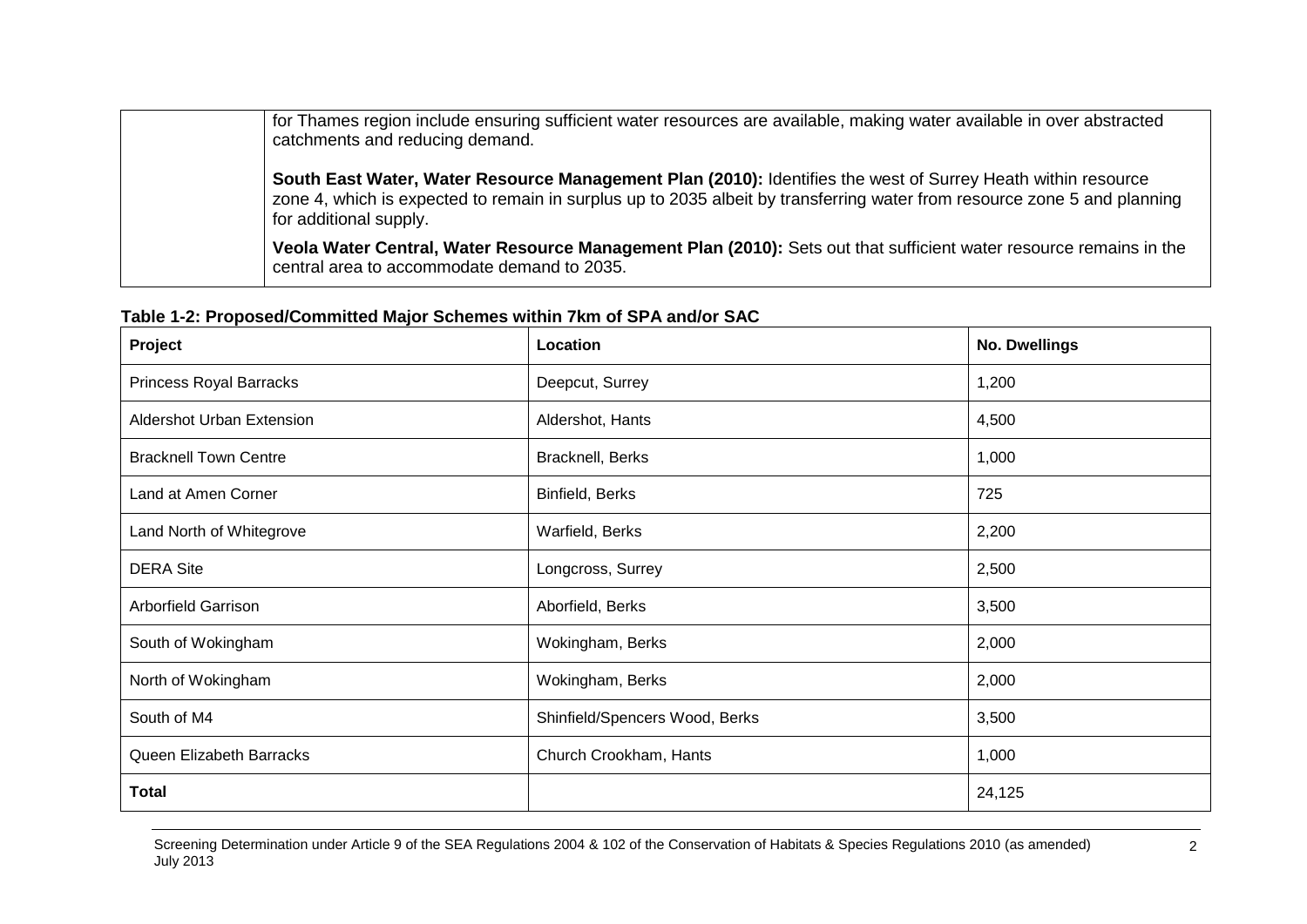#### *Stage 3*

1.21 Information regarding the European sites screened and the likely effects that may arise due to implementation of the SPD can be found in Tables 1-3 and 1-4. All other European Sites were screened out of this assessment at an early stage as it was considered that their distance from Surrey Heath coupled with the nature and content of the proposed SPD meant that there is no pathway or mechanism which would give rise to significant effect.

| International<br>site:                                           | Thames Basin Heaths Special Protection Area (SPA).                                                                                                                                                                                                                                                                                                                                                                                                                                   |
|------------------------------------------------------------------|--------------------------------------------------------------------------------------------------------------------------------------------------------------------------------------------------------------------------------------------------------------------------------------------------------------------------------------------------------------------------------------------------------------------------------------------------------------------------------------|
| <b>Site</b><br>description:                                      | The Thames Basin Heaths SPA was proposed in October<br>2000, and full SPA status was approved on 9 March 2005. It<br>covers an area of some 8274 ha, consisting of 13 Sites of<br>Special Scientific Interest (SSSI) scattered from Surrey, to<br>Berkshire in the north, through to Hampshire in the west. The<br>habitat consists of both dry and wet heathland, mire, oak, birch<br>acid woodland, gorse scrub and acid grassland with areas of<br>rotational conifer plantation. |
| Relevant<br>international<br>nature<br>conservation<br>features: | The SPA is of international importance for its heathland birds:<br>nightjar (Caprimulgus europaeus), woodlark (Lullula arborea)<br>and Dartford warbler (Sylvia undata). It is of European<br>importance because the site qualifies under Article 4.1 of the<br>Birds Directive (79/409/EEC) as it is used by 1% or more of<br>the Great Britain population of a species listed in Annex I.                                                                                          |
| Environmental<br>Conditions<br>which Support<br>the Site         | Appropriate management<br>Management of disturbance during breeding season (March to<br>$\bullet$<br>July)<br>Minimal air pollution<br>$\bullet$<br>Absence or control of urbanisation effects, such as fires and<br>introduction of invasive non-native species<br>Maintenance of appropriate water levels<br>$\bullet$<br>Maintenance of water quality                                                                                                                             |
| Potential<br><b>Effects Arising</b><br>from the SPD              | • Effect on provision of SANG and therefore indirect effect from<br>recreational disturbance on the SPA and SAC.                                                                                                                                                                                                                                                                                                                                                                     |

|  |  |  |  | Table 1-3: Details of Thames Basin Heaths SPA and Potential Effects Thereon |  |  |  |  |
|--|--|--|--|-----------------------------------------------------------------------------|--|--|--|--|
|--|--|--|--|-----------------------------------------------------------------------------|--|--|--|--|

#### **Table 1-4: Details of Thursley, Ash, Pirbright & Cobham Common SAC and Potential Effects Thereon**

| International               | Thursley, Ash, Pirbright & Cobham Common Special Area of                                                                                                                                                                                         |  |
|-----------------------------|--------------------------------------------------------------------------------------------------------------------------------------------------------------------------------------------------------------------------------------------------|--|
| site:                       | Conservation (SAC).                                                                                                                                                                                                                              |  |
| <b>Site</b><br>description: | The Thursley, Ash, Pirbright & Chobham Common SAC was<br>proposed in January 1996 and designated in April 2005. It<br>covers an area of some 5,138 ha and comprises 4 SSSI units<br>and habitat containing predominantly dry and wet heaths with |  |
|                             | coniferous woodland, bogs, marshes and inland water bodies.                                                                                                                                                                                      |  |
| Relevant                    | The SAC is of international importance for Northern Atlantic wet                                                                                                                                                                                 |  |
| international               | heaths with <i>Erica tetralix</i> for which it is considered to be one of                                                                                                                                                                        |  |
|                             |                                                                                                                                                                                                                                                  |  |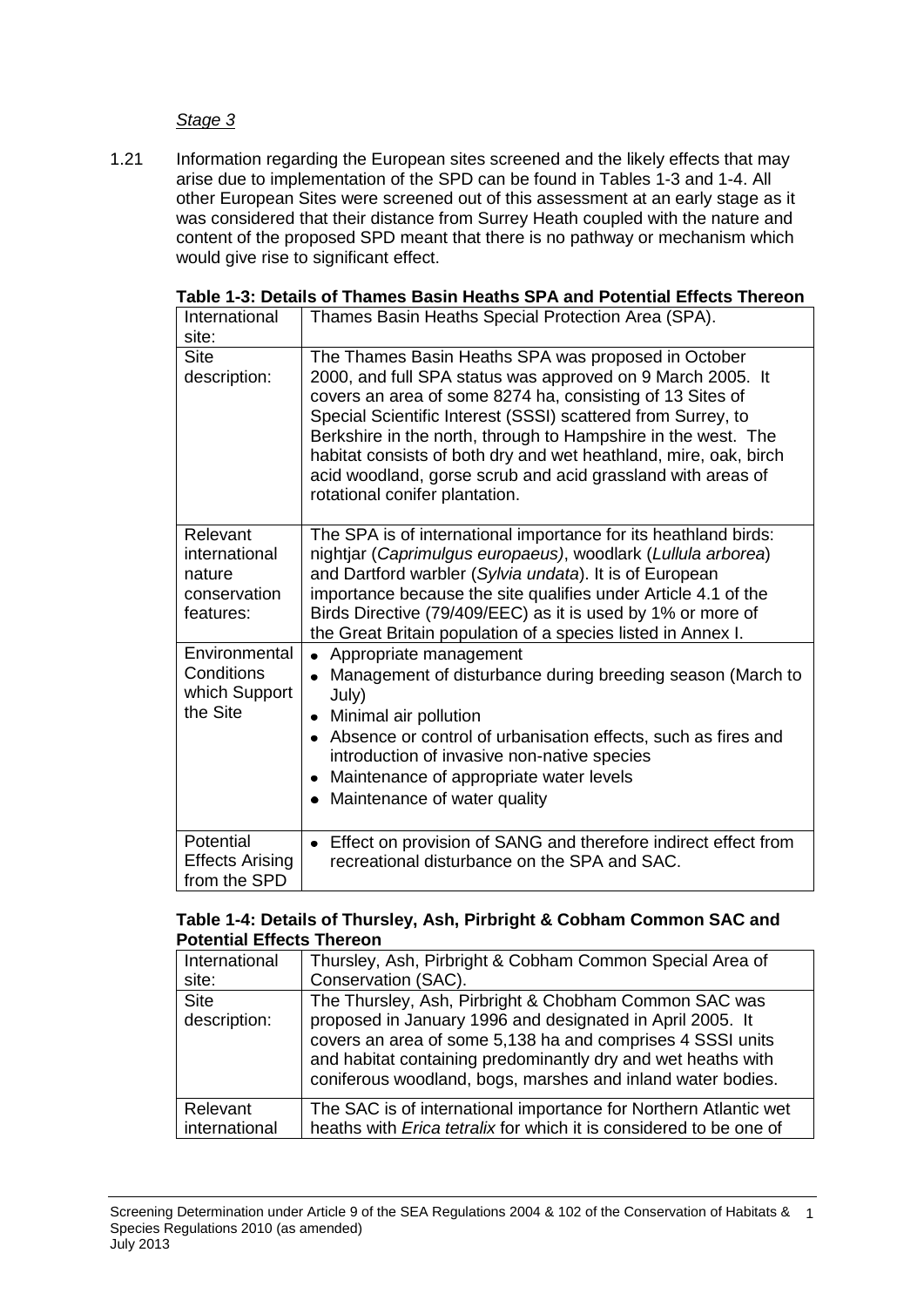| nature<br>conservation<br>features:                      | the best areas in the United Kingdom; and<br>European dry heaths for which it is considered to be one of the<br>best areas in the United Kingdom; and<br>Depressions on peat substrates of the Rhynchosporion for<br>which it is considered to be one of the best areas in the United<br>Kingdom. |
|----------------------------------------------------------|---------------------------------------------------------------------------------------------------------------------------------------------------------------------------------------------------------------------------------------------------------------------------------------------------|
| Environmental<br>Conditions<br>which Support<br>the Site | • Appropriate management;<br>Managed recreational pressure;<br>Minimal air pollution;<br>Absence or control of urbanisation effects such as fires and<br>introduction of invasive non-native species;<br>• Maintenance of appropriate water levels;<br>• Maintenance of water quality.            |
| Potential<br><b>Effects Arising</b><br>from the SPD      | Effect on provision of SANG and therefore indirect effect from<br>$\bullet$<br>recreational disturbance on the SPA and SAC.                                                                                                                                                                       |

## *Stage 4*

1.22 The consideration of potential effects are set out in Table 1-5.

#### **Table 1-5: Assessment of Potential Effects**

| Effect on provision of<br><b>SANG and therefore</b><br>indirect effect from<br>recreational disturbance<br>on the SPA and SAC. | The likely effects of recreational disturbance have<br>been summarised in Underhill-Day study for Natural<br>England and RSPB (2005); this provides a review of<br>the urban effects on lowland heaths and their wildlife.<br>The main issues relating to the conservation<br>objectives and the integrity of the SPA as a whole are:<br>fragmentation, disturbance, fires, cats, dogs (as a<br>result of nest disturbance and enrichment), prevention<br>of management, off-roading, vandalism and trampling.                             |
|--------------------------------------------------------------------------------------------------------------------------------|--------------------------------------------------------------------------------------------------------------------------------------------------------------------------------------------------------------------------------------------------------------------------------------------------------------------------------------------------------------------------------------------------------------------------------------------------------------------------------------------------------------------------------------------|
|                                                                                                                                | Natural England has advised that recreational<br>pressure, as a result of increased residential<br>development within 5km of the SPA, is having a<br>significant adverse impact on the Annex I bird species.<br>Woodlark and nightjar are ground nesting and Dartford<br>warblers nest close to the ground. They are therefore<br>sensitive to disturbance, particularly from dogs, but<br>also from walkers, and cyclists etc. They are, in<br>addition, vulnerable to other effects of urbanisation, in<br>particular predation by cats. |
|                                                                                                                                | However, through joint working with Natural England<br>and other local authorities, the Borough Council has in<br>place a mechanism to avoid impacts to the SPA from<br>recreational activities in the form of SANG. The SPD<br>seeks to prioritise funding arising from a Community<br>Infrastructure Levy (CIL) and other funding sources as                                                                                                                                                                                             |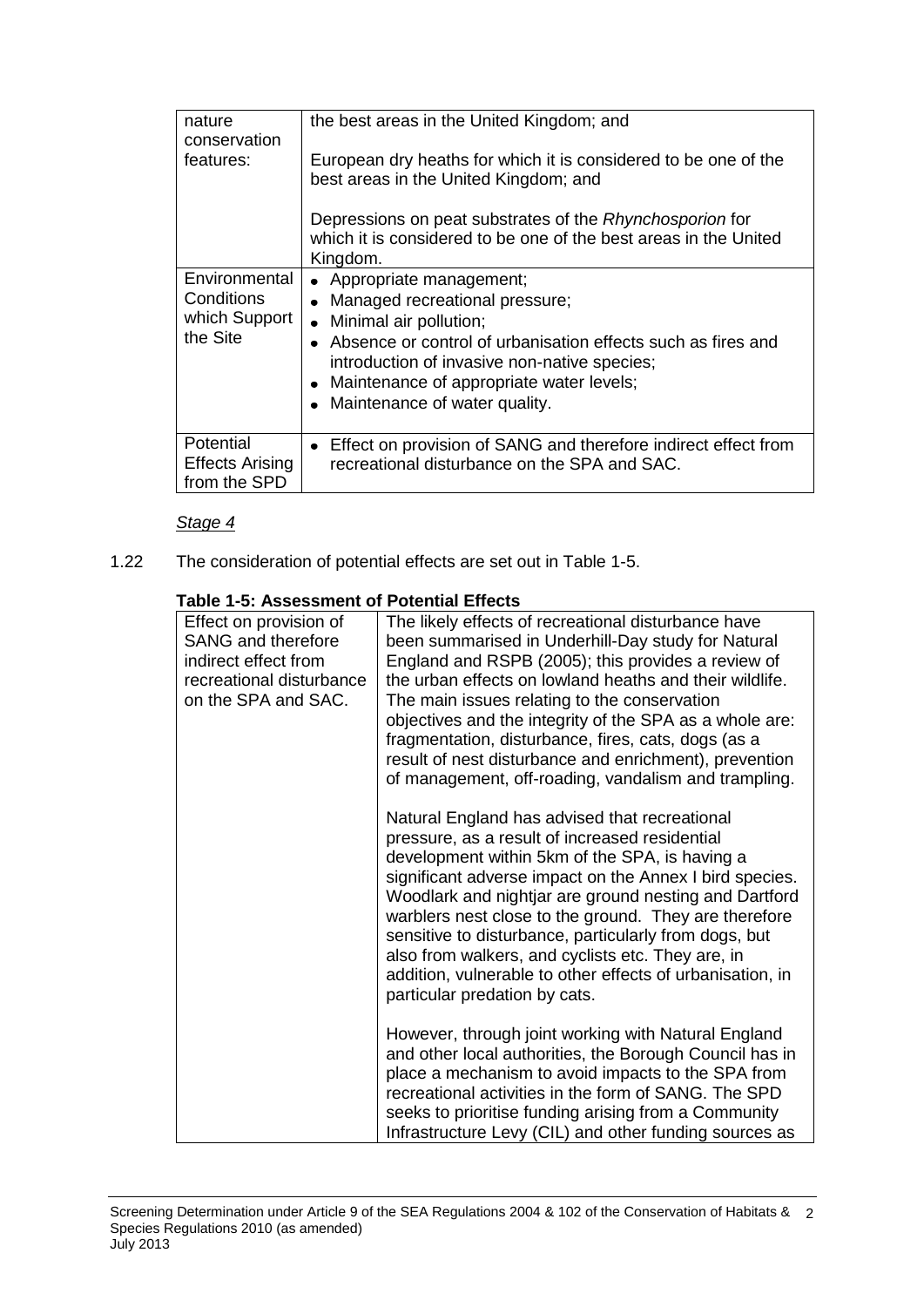| appropriate toward SANG provision and therefore the<br>delivery of SANG will sit at the top of a hierarchy of<br>infrastructure funding.                                                                                                                                                                                                                                                                                                                                                                                               |
|----------------------------------------------------------------------------------------------------------------------------------------------------------------------------------------------------------------------------------------------------------------------------------------------------------------------------------------------------------------------------------------------------------------------------------------------------------------------------------------------------------------------------------------|
| As such, in-combination with Surrey Heath Core<br>Strategy policies which state that development will<br>only be permitted where it can demonstrate no likely<br>significant effect as well as the Thames Basin Heaths<br>Joint Delivery Framework, it is considered, at the time<br>of undertaking this assessment, that the Infrastructure<br>Delivery SPD will not give rise to likely significant<br>effects on the Thames Basin Heaths SPA or Thursley,<br>Ash, Pirbright & Chobham Common SAC either alone<br>or in-combination. |
|                                                                                                                                                                                                                                                                                                                                                                                                                                                                                                                                        |

1.23 It is the conclusion of this HRA that following a screening assessment it can be ascertained, in light of the information available at the time of assessment that the Infrastructure Delivery SPD **will not** give rise to significant effects on the Thames Basin Heaths SPA or Thursley, Ash, Pirbright & Cobham Common SAC either alone or in-combination with other plans and/or projects. Given the findings of the screening assessment it is considered that a full appropriate assessment is not required.

## **The SEA Screening Process**

- 1.24 The process for determining whether or not an SEA is required is called screening. In order to screen, it is necessary to determine if a plan will have significant environmental effects using the criteria set out in Annex II of the Directive and Schedule I of the Regulations. A determination cannot be made until the three statutory consultation bodies have been consulted: The Environment Agency, Natural England and English Heritage.
- 1.25 Within 28 days of making its determination, the authority must publish a statement, such as this one, setting out its decision. If it determines that an SEA is not required, the statement must include the reasons for this.

## **SEA Screening**

1.26 Before making a determination under Regulation 9 the three consultation bodies were consulted between  $7<sup>th</sup>$  December 2012 and 18<sup>th</sup> January 2013. The responses received are set out in Table 1-2.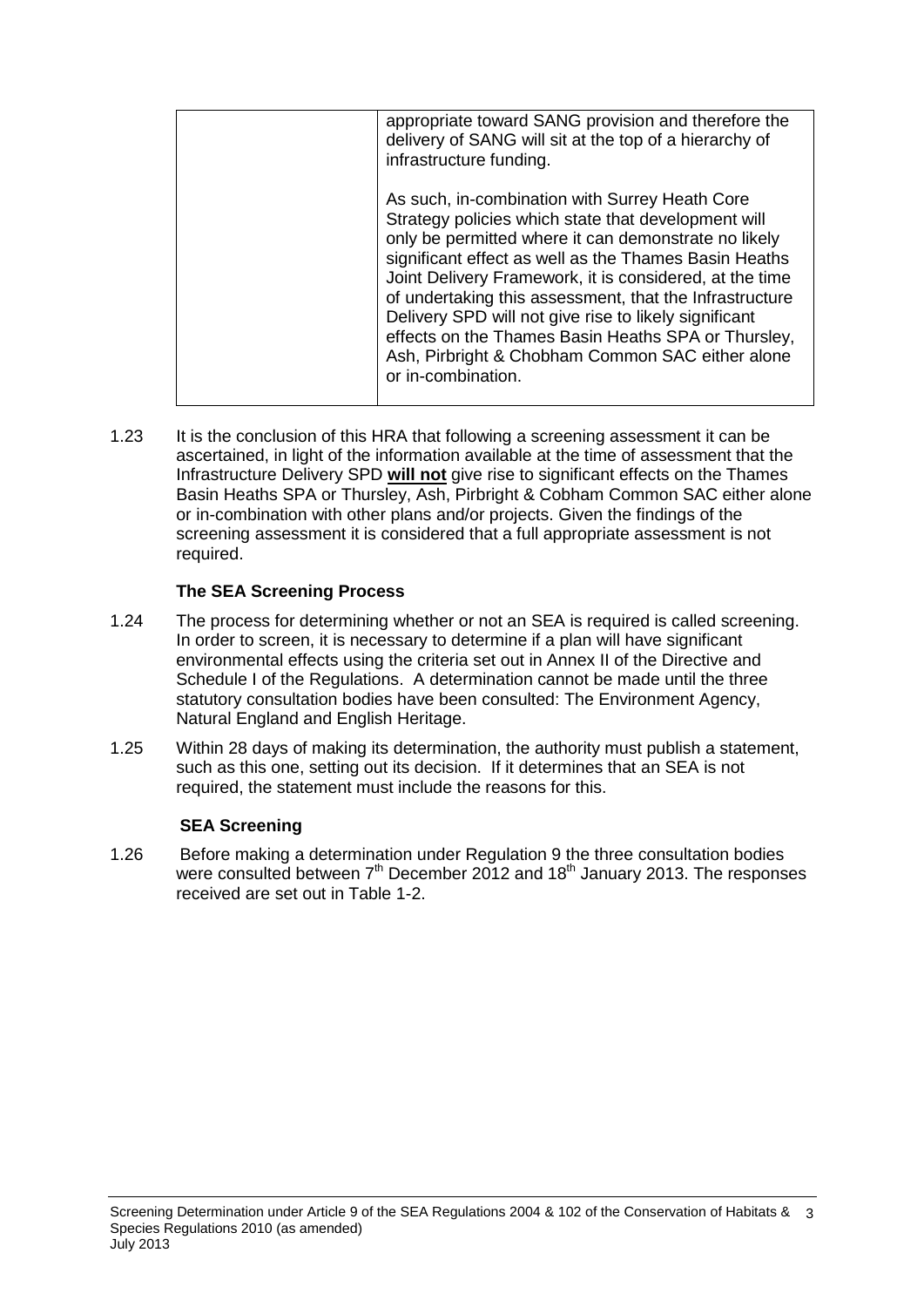| <b>Consultation Body</b>  | <b>Comments</b>                                                                                                                                                                                                                     |
|---------------------------|-------------------------------------------------------------------------------------------------------------------------------------------------------------------------------------------------------------------------------------|
| English Heritage          | No comments received                                                                                                                                                                                                                |
| <b>Environment Agency</b> | The proposed scheme looks to address areas that we<br>would be interested in. We are pleased that the Thames<br>River Basin Management Plan will be consulted with<br>regards to actions in Surrey Heath.                           |
|                           | One of the major schemes listed within 'Arborfield<br>Garrison' is in close proximity to a fish bypass scheme<br>that was finished last year, there may be scope to add to<br>the habitat management of this when it comes through. |
|                           | The Environment Agency will be seeking to work in<br>partnership with Surrey Heath Borough Council in order<br>to enhance priority habitats and species that come<br>through the 'Biodiversity 2020' targets.                       |
| Natural England           | Natural England has reviewed the draft screening<br>determination document and concurs with your<br>conclusion that neither SEA nor HRA is required.                                                                                |

## **Table 1-2 Comments Received by Consultation Bodies**

- 1.27 This Screening Report sets out the Council's determination under Regulation 9(1) of the Environmental Assessment of Plans and Programmes Regulations 2004 on whether or not SEA is required for an Infrastructure Delivery SPD.
- 1.28 Appendix 1 sets out the procedure for determining if an Infrastructure Delivery SPD will have significant environmental effects using the criteria set out in Annex II of the Directive and Schedule I of the Regulations.
- 1.29 On the basis of the Screening process it is the Council's determination that an Infrastructure Delivery SPD does not require an SEA under the SEA Directive and Environmental Assessment of Plans and Programmes Regulations (2004). This is because: -

- The SPD does not set the framework for future consents under the EIA Directive;

- An appropriate assessment under the Habitats Directive is not required;

- There is no pathway or mechanism for significant environmental effects to arise as the SPD is in effect a financial tool and does not allocate development or set development targets.

1.30 This determination was made on the  $5<sup>th</sup>$  July 2013.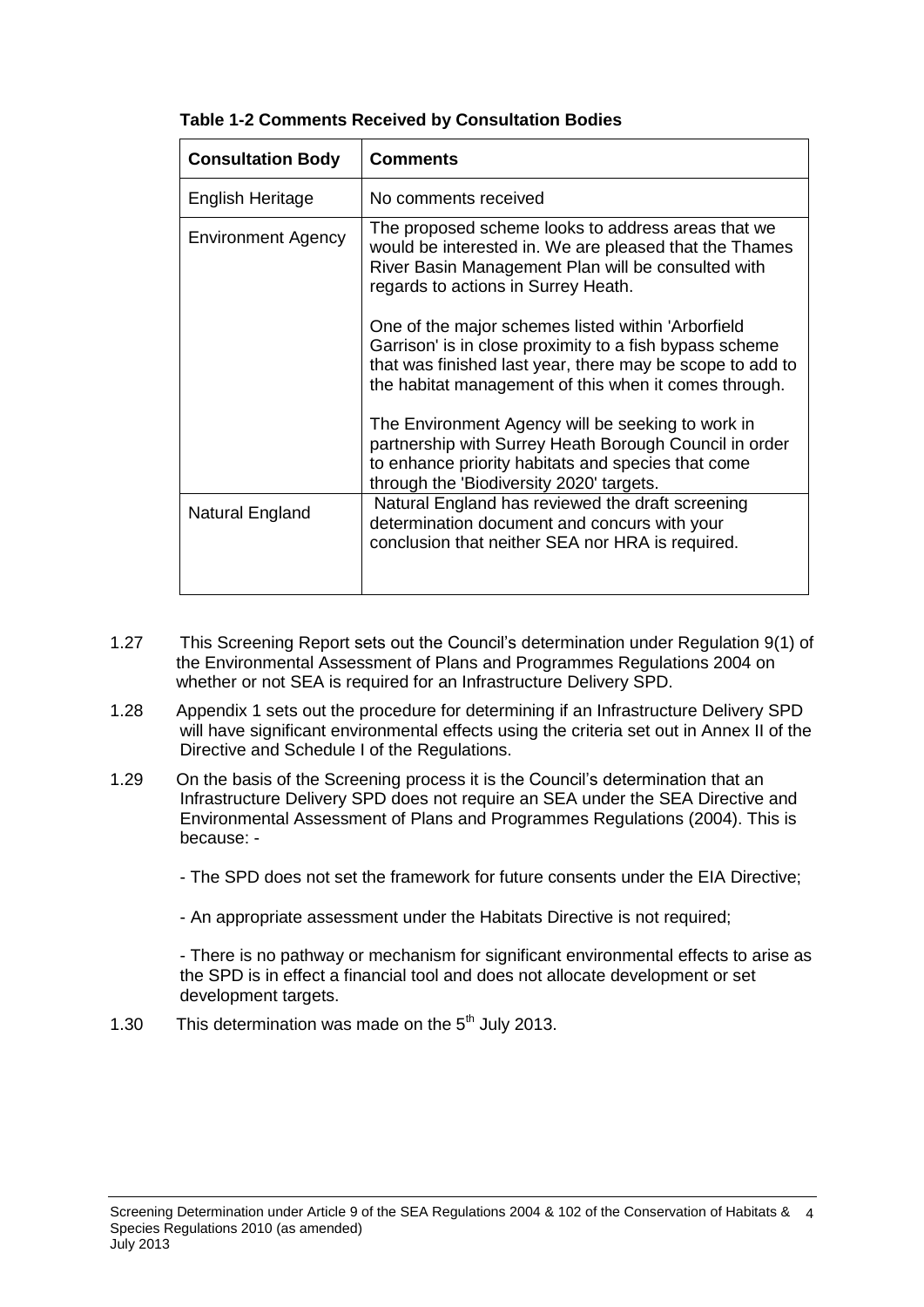| <b>Criteria</b><br>(from Annex II of SEA Directive and<br><b>Schedule I of Regulations)</b>                                                                                                                           | <b>Surrey Heath Borough Council's Response</b>                                                                                                                                                                                                                                                                                                                                                                                                                                                                                       |  |  |
|-----------------------------------------------------------------------------------------------------------------------------------------------------------------------------------------------------------------------|--------------------------------------------------------------------------------------------------------------------------------------------------------------------------------------------------------------------------------------------------------------------------------------------------------------------------------------------------------------------------------------------------------------------------------------------------------------------------------------------------------------------------------------|--|--|
| Characteristics of the plan or programme                                                                                                                                                                              |                                                                                                                                                                                                                                                                                                                                                                                                                                                                                                                                      |  |  |
| (a) The degree to which the plan or<br>programme sets a framework for projects<br>and other activities, either with regard to<br>the location, nature, size and operating<br>conditions or by allocating resources.   | The SPD sets out how the Borough Council will<br>prioritise developer contributions or other funding<br>sources towards infrastructure in the Borough and<br>does not set targets for or allocate any future<br>development projects or other activities. The<br>allocation of financial resources are not covered by<br>the SEA Directive.                                                                                                                                                                                          |  |  |
| (b) The degree to which the plan or<br>programme influences other plans and<br>programmes including those in a<br>hierarchy.                                                                                          | The SPD will be an adopted Borough Council<br>policy but will not form part of the development<br>plan. The SPD is influenced by higher level plans<br>and is, in the main, a tool by which the Borough<br>Council will prioritise infrastructure funding. As<br>such the SPD influences how the Borough Council<br>will fund certain infrastructure projects rather than<br>influencing other plans/programmes.                                                                                                                     |  |  |
| (c) The relevance of the plan or<br>programme for the integration of<br>environmental considerations, in<br>particular with a view to promoting<br>sustainable development.                                           | The SPD is only relevant to the integration of<br>environmental considerations in so far as how<br>infrastructure funding is prioritised.                                                                                                                                                                                                                                                                                                                                                                                            |  |  |
| (d) Environmental problems relevant to<br>the plan or programme.                                                                                                                                                      | Environmental problems within Surrey Heath are<br>already highlighted within the LDF SA/SEA<br>Scoping Report 2005 and the Core Strategy &<br>Development Management Policies DPD SA/SEA<br>Report 2010. However, the SPD is a tool which<br>sets out how the Borough Council will prioritise<br>contributions from individual development projects<br>and monies raised can be spent on alleviating<br>environmental problems if considered to be<br>infrastructure.                                                                |  |  |
| (e) The relevance of the plan or<br>programme for the implementation of<br>Community (EU) legislation on the<br>environment (for example, plans and<br>programmes linked to waste<br>management or water protection). | The SPD will aid in the implementation of the<br>Habitats Directive by ensuring that qualifying<br>development contributes towards avoiding adverse<br>impacts to European sites. However the SPD does<br>not set development targets or allocate<br>development which would effect European sites.                                                                                                                                                                                                                                  |  |  |
| Characteristics of the effects and of the area likely to be affected                                                                                                                                                  |                                                                                                                                                                                                                                                                                                                                                                                                                                                                                                                                      |  |  |
| (a) The probability, duration, frequency<br>and reversibility of the effects.                                                                                                                                         | The SPD will not in itself set out, guide or bring<br>forward development plans or projects. It will purely<br>prioritise how the Borough Council will spend<br>infrastructure funding. As such there is no<br>mechanism for effects to arise from the SPD itself,<br>although individual infrastructure projects on which<br>funding will be spent may. However, such<br>infrastructure projects are likely to be subject to<br>environmental appraisal either as part of the plan<br>making process or within individual consents. |  |  |

## **Appendix 1 – SEA screening for an Infrastructure Delivery SPD**